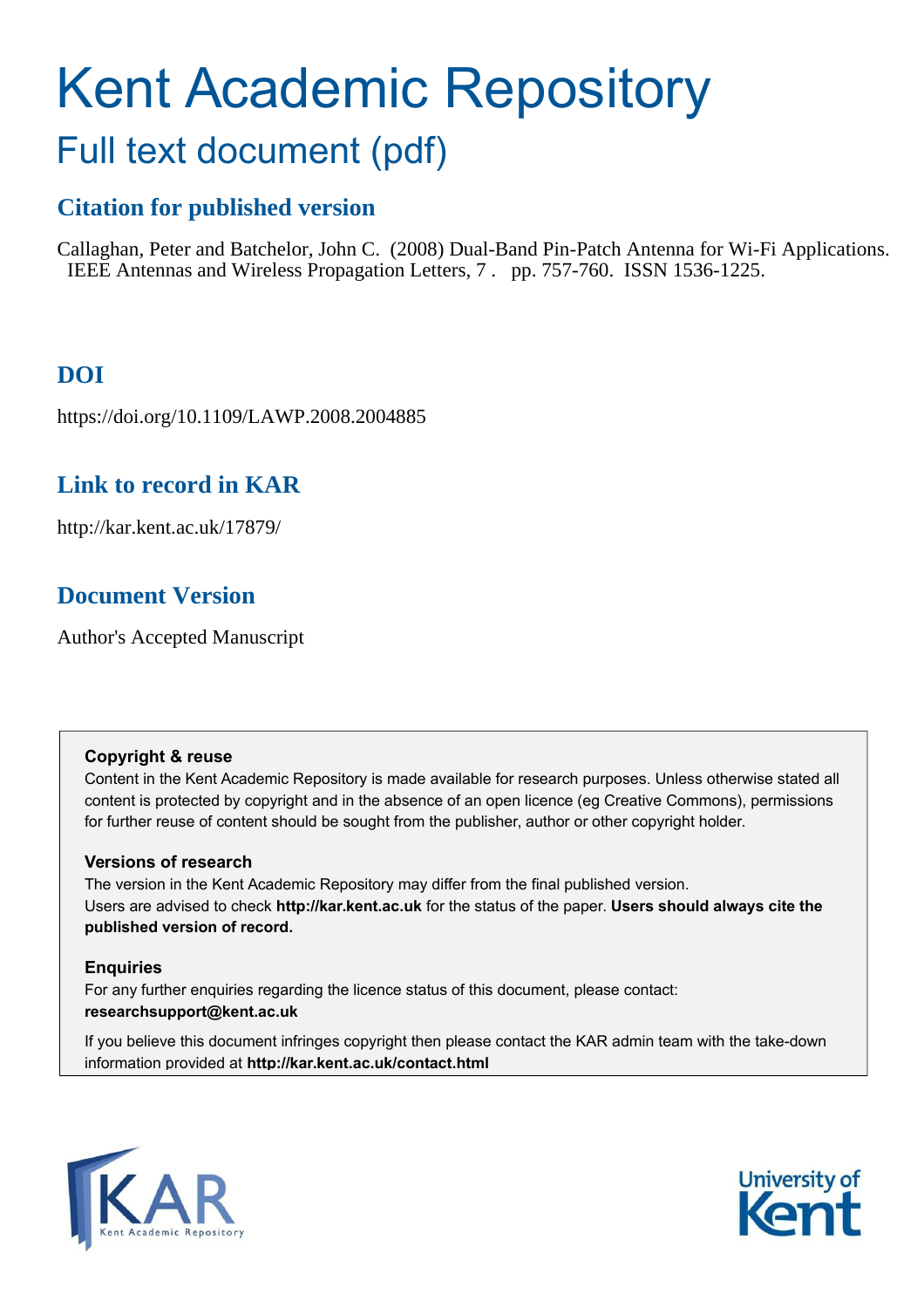## **Dual-Band Pin-Patch Antenna for Wi-Fi Applications**

Peter Callaghan and John C. Batchelor, Senior Member, IEEE

This is an accepted pre-published version of this paper.

© 2008 IEEE. Personal use of this material is permitted. Permission from IEEE must be obtained for all other uses, in any current or future media, including reprinting/republishing this material for advertising or promotional purposes, creating new collective works, for resale or redistribution to servers or lists, or reuse of any copyrighted component of this work in other works.

The link to this paper on IEEE Xplore® is

<http://dx.doi.org/10.1109/LAWP.2008.2004885>

The DOI is: 10.1109/LAWP.2008.2004885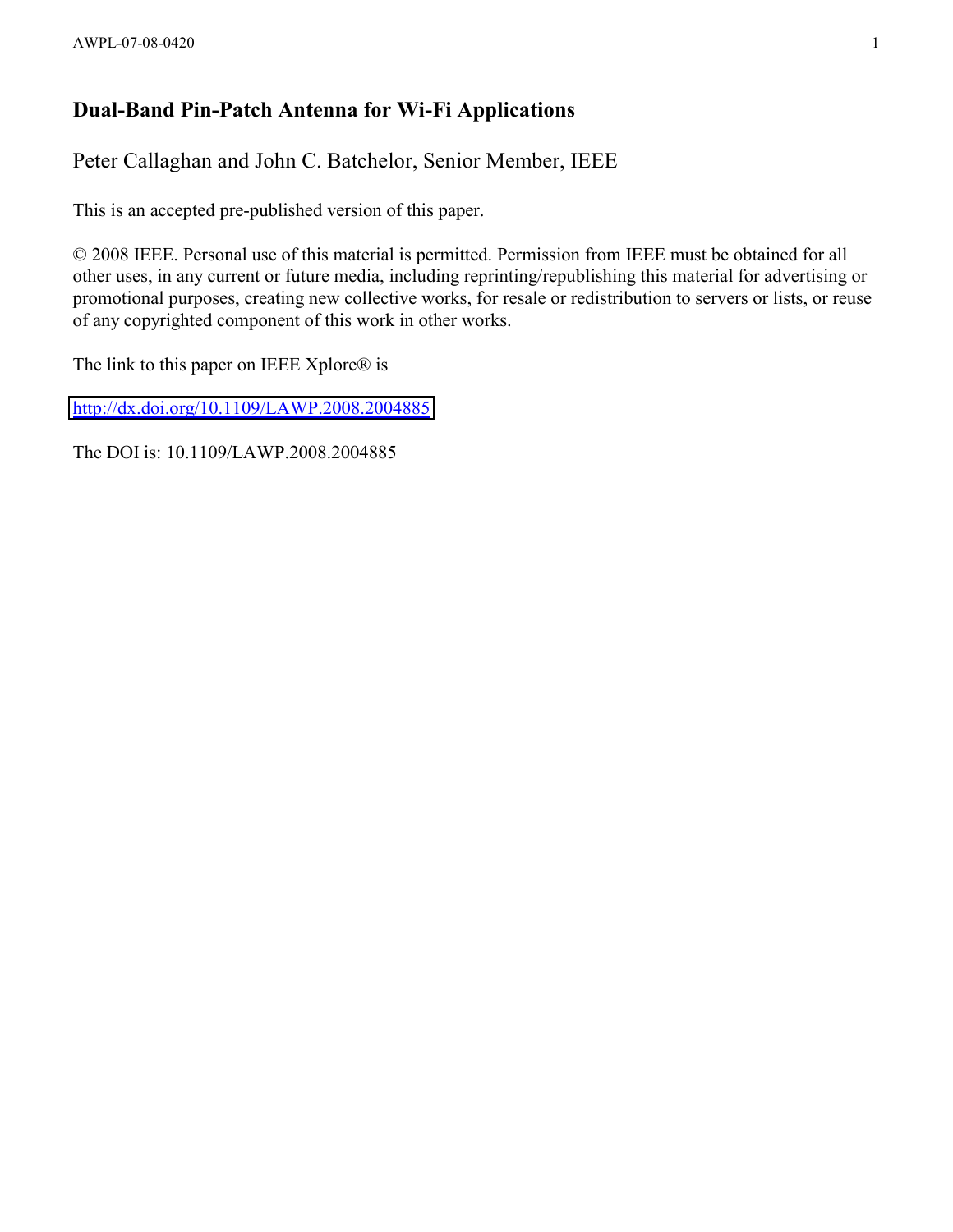## Dual-Band Pin-Patch Antenna for Wi-Fi Applications

Peter Callaghan and John C. Batchelor, *Senior Member, IEEE*

*Abstract*— **The pin-patch antenna provides a low-profile monopolar element suitable for wireless access point requirements. This design concept is extended here to provide dual-band operation. Experimental results are compared to predictions from a FDTD package confirming monopolar radiation in two bands at 2.4 GHz and 5.7 GHz. This band spacing can be adjusted from 1.8:1 to more than 4:1.** 

*Index Terms***— multiband antennas, pin loaded patches, Radio over fibre, remote antenna units** 

#### I. INTRODUCTION

ECENT years have seen the increased use of wireless data systems with the expansion of WLAN/WiFi services. Based on RECENT years have seen the increased use of wireless data systems with the expansion of WLAN/WiFi services. Based on RIEEE 802.11b& g standards a number of operators are offering PCN (Personal Communications Network) with connectivity at 2.4 GHz. The links are for limited range, usually less then 10m, with the target application being for in-building communications. Whilst a vertical monopole antenna can provide an adequate solution having an antenna height of 30 mm [1] there are occasions where a lower profile element would be desirable. One example would be for a multiband ceiling mount access point [2]. To reduce the height there are a number of options the antenna designer can consider. PIFA-type antennas can be considered but these can suffer from asymmetry in their radiation patterns. For the lowest profile a circular patch antenna can provide a monopolar type radiation pattern when operated in the higher order TM01 mode [3]. However this can have a relatively large footprint (an air-spaced disc would have a diameter of 145mm). As an alternative pin-loaded plate antenna structures have been reported. Initial designs considered a square plate [4, 5] but in [6] a circular patch was demonstrated. This was extended to provide increased bandwidth by use of a capacitive feeding element in [7]. The height  $( $\lambda/10$ ) of the pin-patch antenna can$ therefore be similar to a TM01 Patch antenna but with half the diameter, providing the most compact solution.

Whilst the reported pin-patch antenna designs offer a suitable solution for a single band wireless access point, IEEE 802.11a also allows for connectivity in the 5GHz ISM bands – and with IEEE802.11n pending pressure is on to provide interoperability between both bands. Similarly for mobile communication applications a pin-patch antenna would need to provide a dual-band performance in the 900 and 1800 /2000 MHz bands. Low-profile dual-band antenna solutions based upon modified PIFAs have been demonstrated for roof-mount automotive cellular applications [8], but these suffer from pattern asymmetry. In this letter we describe how the basic pin-patch antenna can be modified to provide operation in two bands with spacings of  $\sim$ 2:1 to meet these dual-band requirements and maintain the desired omni-directional azimuth pattern.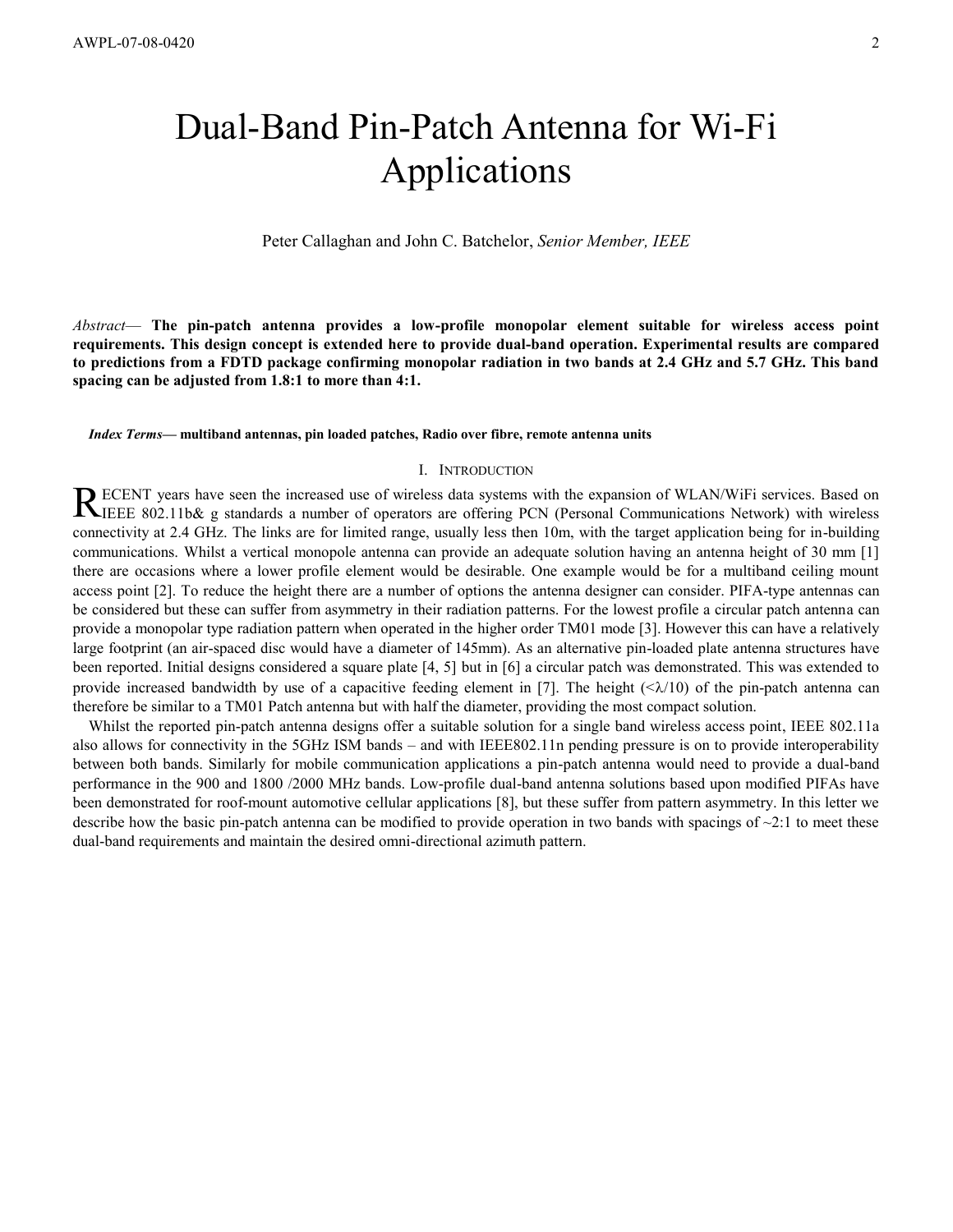

Fig. 1. Dual-Band Pin-Patch Antenna Design. D1=28.0mm, D2=14.8mm, D3=1mm, H=10.0mm, S=18.2mm, L1=7.1mm, L2=32mm, t=0.4mm.

#### II. ANTENNA STRUCTURE

The basic antenna structure can be seen in Fig. 1. It is essentially a thick circular patch antenna but with two additional grounding pins. The fundamental mode of resonance of a circular patch is the TM11 mode that radiates normal to the patch. This occurs when the patch diameter is approximately  $\lambda/3.4$  (37mm for air-spaced patch at 2.4 GHz). Introducing the shorting pins, and feeding centrally effectively suppresses this mode but allows excitation of the higher TM01 mode. Usually the TM01 mode occurs when the patch diameter is approximately  $\lambda/1.6$  (76 mm for air-spaced patch at 2.4 GHz) but the shorting pins cause a TM01 resonance at a much smaller diameter (<30mm). The TM01 mode radiates in the plane of the patch providing the monopolar pattern desirable for wireless communications applications. The element may also be thought of as a top-loaded monopole with the shorting pins providing matching at a lower operating frequency. In [5, 6] it was shown that the resonant frequency is determined primarily by the height, H, and diameter, D1, of the patch but also the diameter, D2, of the central feed post and the spacing, S, of the grounding pins. In [2] it was also shown that the bandwidth and impedance also varies with resonant frequency when the patch diameter was varied for a fixed height and pin geometry. Adjusting these parameters produces a single band of operation, with the next higher order mode nearly an order of magnitude higher. For single band operation this is ideal.

It was noted from an analysis of this element using commercial FDTD software that the monopolar radiation property is actually wideband but the antenna is only matched over a narrow band. This can be understood as the natural frequency of the TM01 is nearly 3 times higher than the forced resonant frequency and also because the lower order modes are suppressed. To create a dual-band pin-patch design a method of matching at a higher frequency was sought such that the fundamental mode of excitation remains unchanged.

TABLE I VALUES OF BUSH DIAMETER TO MATCH SECOND BAND FOR DIFFERENT BUSH LENGTHS

| Length $L$ (mm) | Diameter D2 (mm) | $D2 / (S - D3)$ % |
|-----------------|------------------|-------------------|
|                 | 10.4             | 60                |
|                 | 12.2             | 71                |
| 7.1             | 14.8             | 86                |
|                 | 16.6             | 96                |

In our design the feeding structure used a standard flange mount SMA connector. This has a centre pin of diameter 1.3mm with a 2.5mm PTFE dielectric. To construct the antenna of Fig. 1 the SMA pin is inserted inside a larger metallic bush to achieve a larger feed post diameter. If the length of this bush, L1, is reduced a step in the centre post diameter is formed. The PTFE dielectric of the SMA connector can be extended to support this conductive bush. This structure was modelled using a commercial FDTD software package and this showed that introducing the step in the centre post diameter could introduce a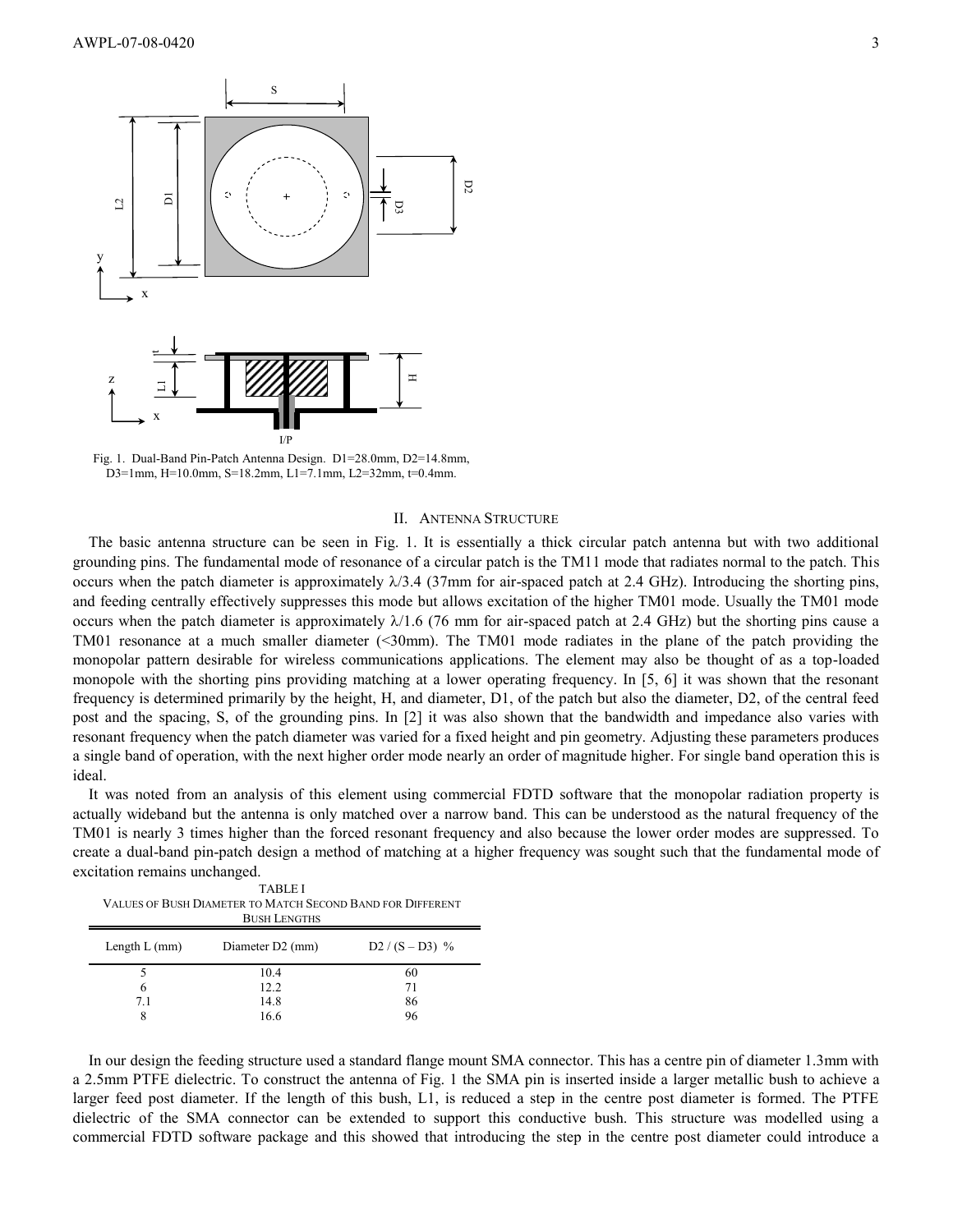second resonance, providing dual-band operation. The stepped post appears to provide an L-C types series matching arrangement to the TM01 current mode of excitation, such that the primary characteristics of the element remained unchanged.



 $8 \text{mm}$  ---- 6mm ---  $5 \text{mm}$  --- 0mm (no step)  $7.1$ mm  $\bullet \bullet \bullet \bullet$  7.1mm (experiment)

To illustrate the dual-band characteristics of this structure return loss plots for different length bushes are plotted in Fig. 2. As can be seen the fundamental resonance around 2.5 GHz remains virtually unchanged while the second higher frequency resonance is directly affected by the bush length, L1. Here the bush diameter has been adjusted to achieve a match at each length, with the bush diameter increasing for an increase in length. The bush diameter required to provide a match for different bush lengths are given in Table 1. The third row in Table 1 expresses the diameter of the step, D2, as a percentage of the gap between the pins (S-D3). Note, for a length of 8mm the diameter of the bush is at a maximum as it is nearly touching the shorting posts (98% of available gap). This limit of an 8mm length represents the lowest band spacing of around 1.8:1. However reducing the bush length increases the band spacing considerably – with a 4:1 band spacing seen in Fig. 2. In the limit with a bush length of zero the structure degenerates to the single resonance antenna of [4]. Of interest at the longer bush lengths the two resonances begin to combine to provide a 'single' band of operation but having a wide bandwidth. For L1=8mm the return loss is (almost) less than -10dB from 2.4 GHz to 5.9GHz. With further optimisation this approach may provide a wide bandwidth single band antenna.





The ability to tune the higher band whilst keeping the fundamental resonance fixed by modifying only the dimensions of the step may be explained using an equivalent circuit representation for the input impedance of the antenna (Za). We present an outline model in Fig. 3. For a basic plate antenna without any shorting pins the antenna is essentially a top-load dipole and the equivalent circuit is a series resonance circuit. This is constituted by the elements  $L1+L2$ , C2 and R, where R is less than 50 Ohm. Adding the shorting pins introduces the shunt inductance L3 providing a transforming network with  $(L1+L2)$  to match the input to 50 Ohm. The inductance L1+L2 includes the inductance of the centre feed pin and when a stepped centre pin is used an additional capacitance, C2, is introduced that dissects the inductance into the 2 separate elements, L1 and L2. This additional capacitance excites the second, higher frequency resonance.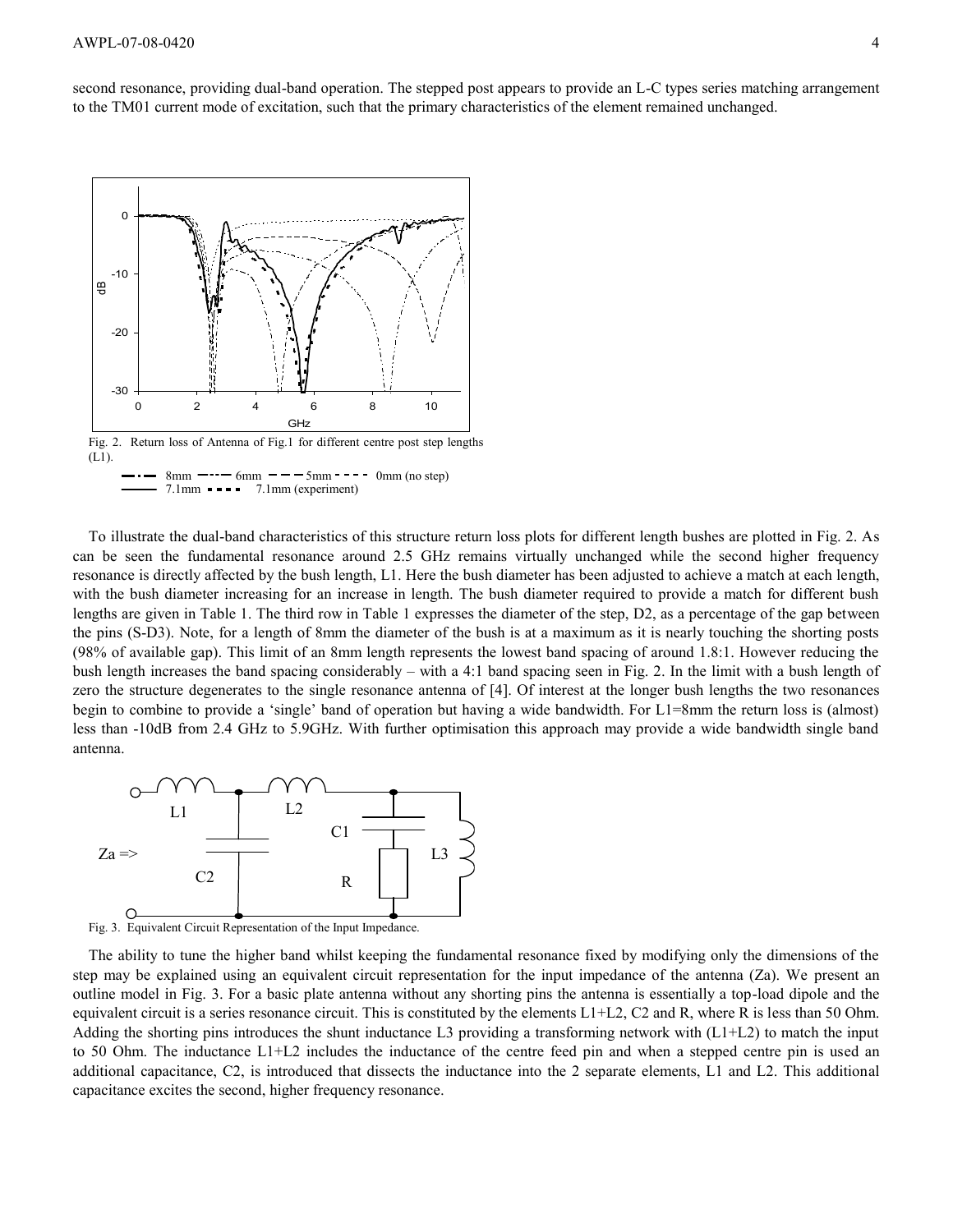

As the position along the centre increase L2 increases, L1 decreases and the frequency of this second resonance falls. To maintain a good match the value of C2 needs also to increase, and the diameter of the step increases. As C2 increases the value of C1 falls as the two capacitances are sharing the top plate area and so (C1+C2) is, to a first approximation, constant. Similarly while the individual values of L1 and L2 may vary their sum remains constant. The fundamental resonance is dependant upon (C1+C2) and (L1+L2) and therefore remains fixed.